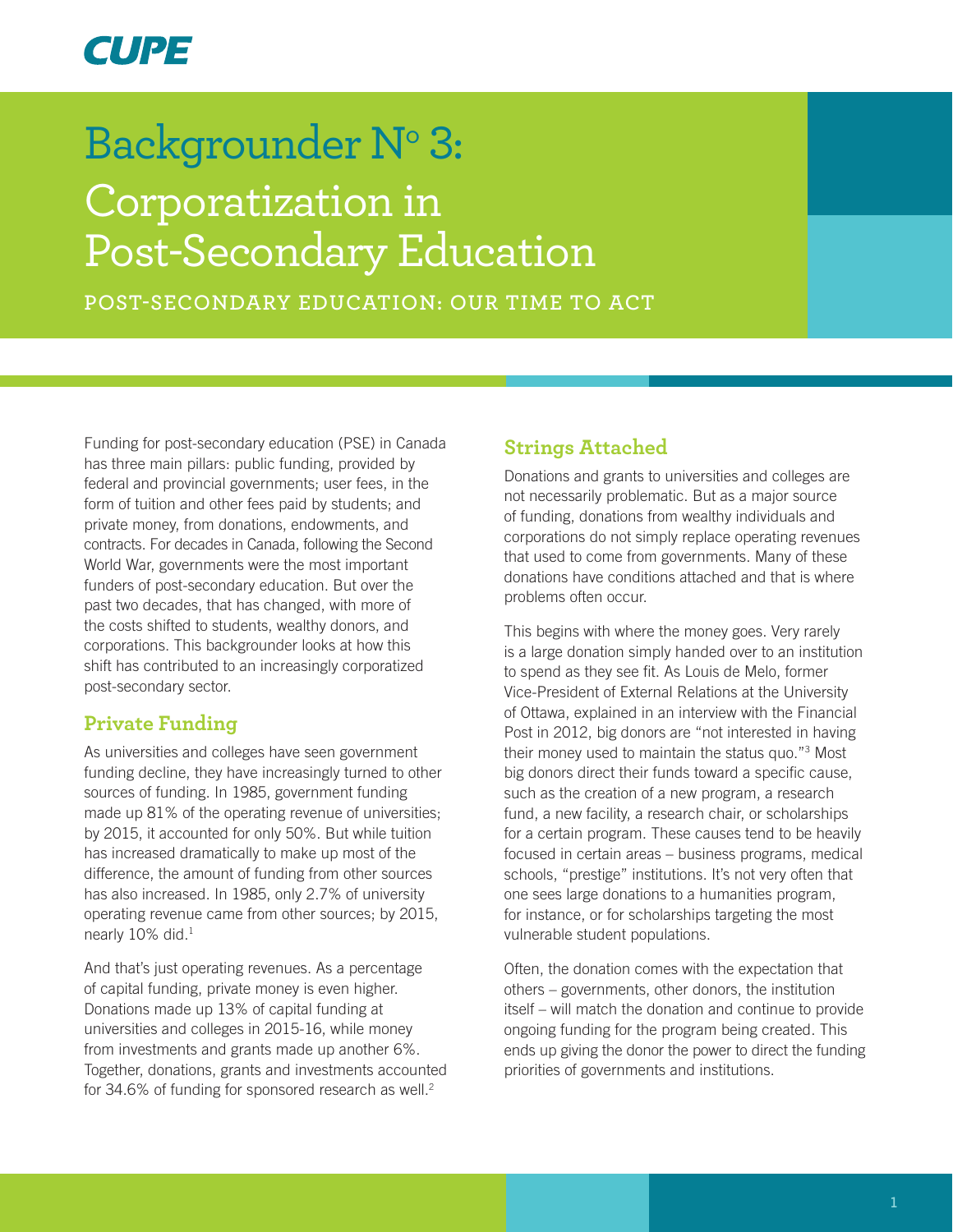For instance, the creation of the Munk School of Global Affairs at the University of Toronto was contingent on a \$35 million donation from Peter Munk, but also depended on \$25 million contributions from the Ontario and federal governments in addition to funds from U of T itself.<sup>4</sup> In the same vein, the donor agreement for an earlier project at U of T, the creation of the Rotman School of Management in 1997, promised that the university would ensure the school would be "one of its 'highest priorities' for the allocation of university funding."5

In some cases, donors are given control over personnel decisions, curriculum, and research agendas relating to their donation. For example, Carleton University gave a donor the right to appoint three out of five members of a steering committee which oversaw the budget, hiring, and curriculum of the Clayton H. Riddell Graduate Program in Political Management. The donor chose to appoint three right-wing political operatives to what had been billed as a "cross-partisan" training program, raising questions about the program's content and political bent.6 After the deal became public in 2012, public outcry forced Carleton to modify the donation agreement.

Even when donors do not explicitly demand control over academic decisions, their influence may still be felt. The donation behind the creation of the Rotman School of Management was made in instalments over a period of 14 years and depended on the donor's satisfaction with the performance of the school. The donation agreement also included a vision document which set out principles and values for the school.7 In these circumstances, would faculty and staff feel comfortable disagreeing with Rotman's values and principles?

Similarly, part of Munk's donation was contingent on his continuing satisfaction with the Munk school.<sup>8</sup> Munk was the founder of Barrick Gold, a mining company that has been accused of serious human rights and environmental violations in developing countries.<sup>9</sup> Munk also made donations to the right-wing Fraser Institute and to an organization funding a constitutional challenge of public health care in Canada. Can faculty and students freely address issues such as corporate accountability and government funding without fear in these circumstances?

Conditions that make donations contingent on donor satisfaction make it impossible to ever know if academic decisions are being shaped by donation agreements.

## **Corporately Funded Research and Sponsorships**

Donations are not the only source of private money. Post-secondary institutions are also signing contracts, partnership arrangements and sponsorship deals with corporations. Much like donations, this ends up directing institutional priorities.

This is especially true in the area of research, where both private funds and government funding that is contingent on corporate partnerships or private funding prioritize research that benefits private industries. Instead of conducting research that is in the public interest, the public ends up subsidizing research in the corporate interest.

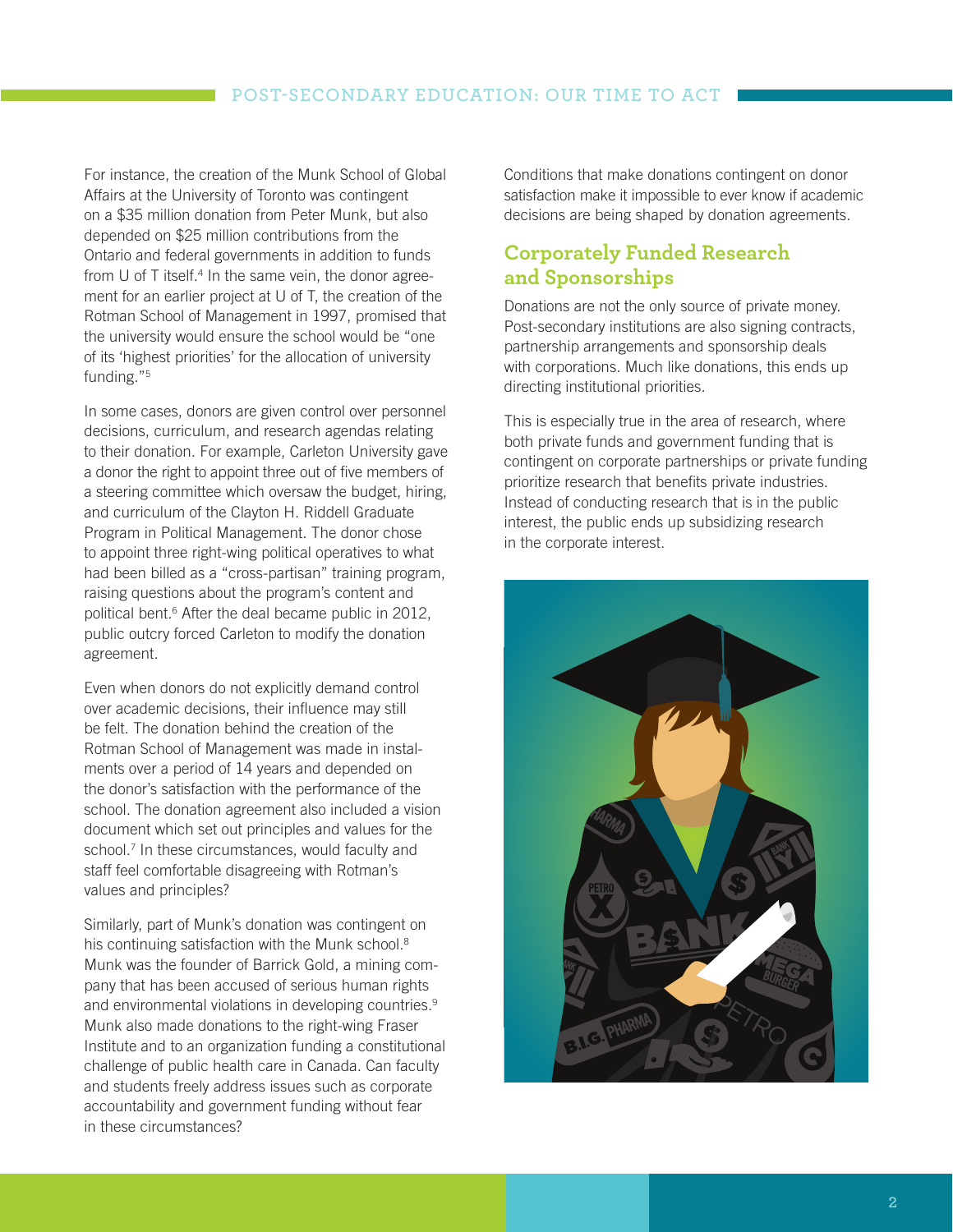In some cases, private interests have gone so far as to shut down research because it wasn't in a company's best interest. In one of the most famous cases in Canada, Nancy Olivieri, a researcher at the University of Toronto and Sick Kids Hospital, raised concerns about the efficacy of a drug she was testing in clinical trials. Olivieri was left to deal with legal manoeuvrings by Apotex, the drug's manufacturer, by herself with no support from the university while U of T conducted negotiations with Apotex over a potential donation deal.<sup>10</sup>

In other cases, corporate sponsorships and contracts have put universities into clear or perceived conflicts of interest. For instance, TransAlta, an energy company which owns five Alberta coal plants, paid \$54,000 to the University of Alberta for a study – produced by a researcher selected by the company – that TransAlta could use to lobby the Alberta government on behalf of the coal industry. The researcher actually worked with the company to produce the lobbying materials, including talking points and a PowerPoint presentation.<sup>11</sup>

At the University of Calgary, a donation from Enbridge was used for the creation of a Centre for Corporate Sustainability. The deal gave Enbridge privileged access to the centre's researchers, in addition to influence over funding decisions and partnerships. Even worse, the university's president, Elizabeth Cannon, who was a paid board member of Enbridge and held Enbridge shares, intervened on behalf of the company to promote the Enbridge's vision for the centre. The centre's first director, Joe Arvai, was later removed from his position by the university shortly after he told the company that he was opposed to one of their pipeline projects (the Northern Gateway pipeline).<sup>12</sup>

Even when there is no conflict of interest, corporate sponsorship erodes public faith in the fairness and accuracy of research.13 Corporate funding is no replacement for public funding when it comes to public trust.

#### **A Corporate Style of Management**

Post-secondary institutions are increasingly adopting corporate styles of management, led by Boards of Governors with heavy representation from the corporate sector and administrators recruited from the private sector or who function as "professionalized administrators," rather than as academic staff serving a part of their career in a governance role.

An analysis of the Boards of Governors at the 18 largest universities in Ontario conducted by *PressProgress* found that corporate executives predominate, accounting for 33.5% of board members. This was higher than the number of students, staff, and faculty (30.3%); other external members (28.1%), and ex-officio presidents and chancellors (6.9%). At five universities, more than two thirds of all external appointments were from the corporate sector.<sup>14</sup>

We are also seeing an increasingly corporate mindset in university and college administrations, beginning with rapid growth in the number of administrators and their compensation. In some cases, this growth is linked directly to funding pressures and the amount of time and effort universities and colleges are spending to attract private donations and contracts or to manage institutional investments. For instance, as Jamie Brownlee notes in his *book Academia, Inc.*, "At the University of Calgary, one of the university's six vice-presidents – the one in charge of fundraising – has an administrative team consisting of one senior director, four executive directors, 13 directors, four associate directors and thirteen officers and coordinators."

At the University of Toronto, the highest paid person has for many years been the president of the Asset Management Corporation (AMC), which manages U of T's investments and pension fund. In 2017, Daren Smith made \$936,089 – equivalent to the tuition of 146 undergrad arts and science students. Three other employees of the AMC also made more than the U of T president, who made a very healthy \$438,892.15